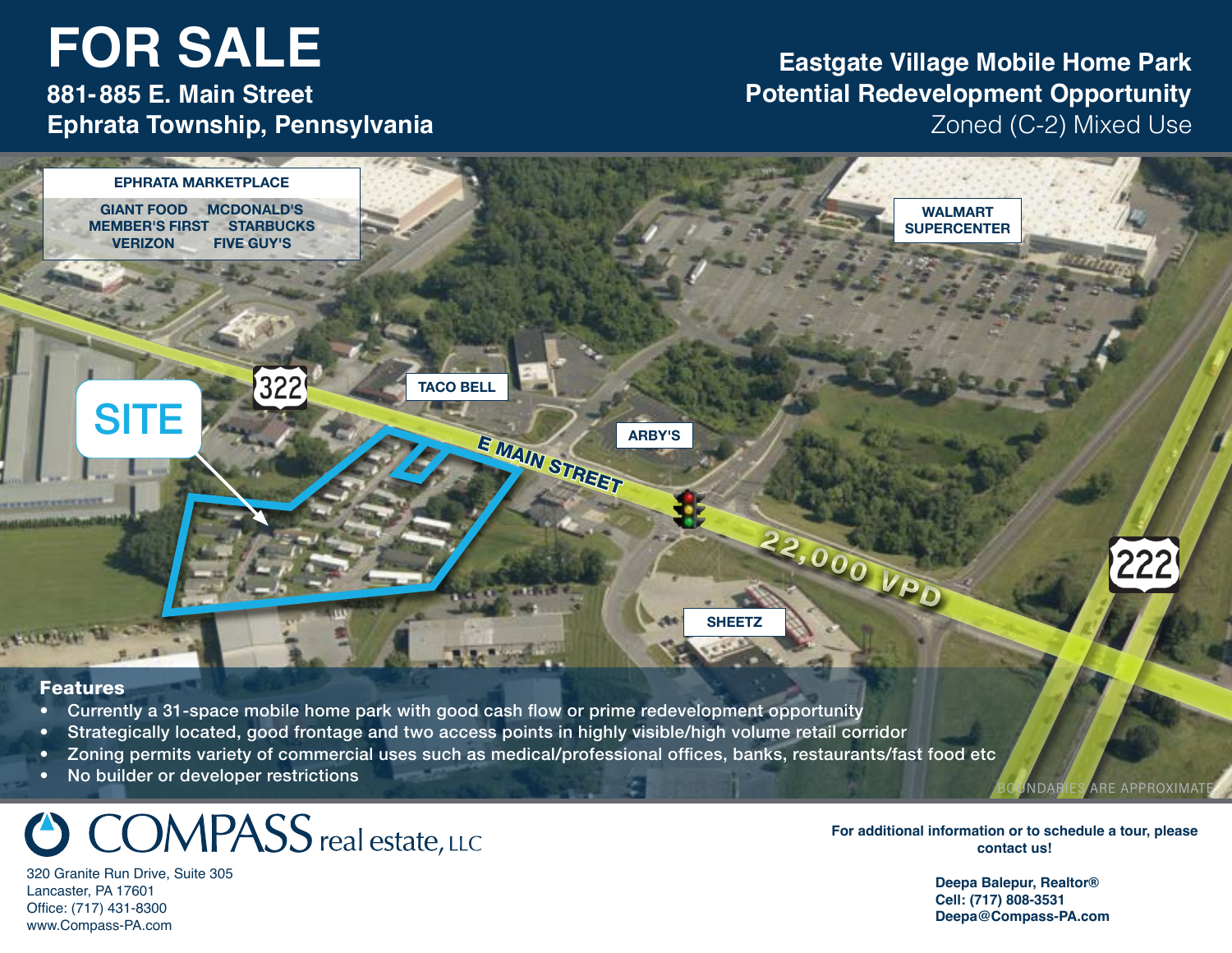| <b>Address:</b>        | 881 & 885 E. Main St, Ephrata, PA 17522 | <b>Land Area:</b>     | 881 E. Main St.                               | $\pm 0.15$ Ac |
|------------------------|-----------------------------------------|-----------------------|-----------------------------------------------|---------------|
| <b>Municipality:</b>   | Ephrata Township, Lancaster County      |                       | 883-885 E. Main St.                           | $\pm 4.10$ Ac |
| <b>Tax Parcel ID:</b>  | 270-10194-0-0000; 270-04582-0-0000      | <b>Building Area:</b> | 881 E. Main St. (single house)                | $±1,209$ SF   |
| <b>Total RE Taxes:</b> | \$16,928 (2021-2022)                    |                       | 883 E. Main St. (31 MHP lots)                 |               |
| <b>Zoning:</b>         | (C-2) Mixed Use                         |                       | 885 E. Main St. (4 unit apartment) ± 2,504 SF |               |
| <b>Utilities:</b>      | Public water & sewer                    |                       |                                               |               |
| Access:                | Via E. Main Street (Route 322)          | <b>Sale Price:</b>    | \$3,825,000                                   |               |





The information contained herein has been given to us by the owner of the property or other sources we deem reliable, we have no reason to doubt its accuracy, but we do not guarantee it. All information should be verified prior to purchase or lease. All financial projections are estimates only. Results not guaranteed.

Lancaster, PA 17601 717-431-8300 | www.Compass-PA.com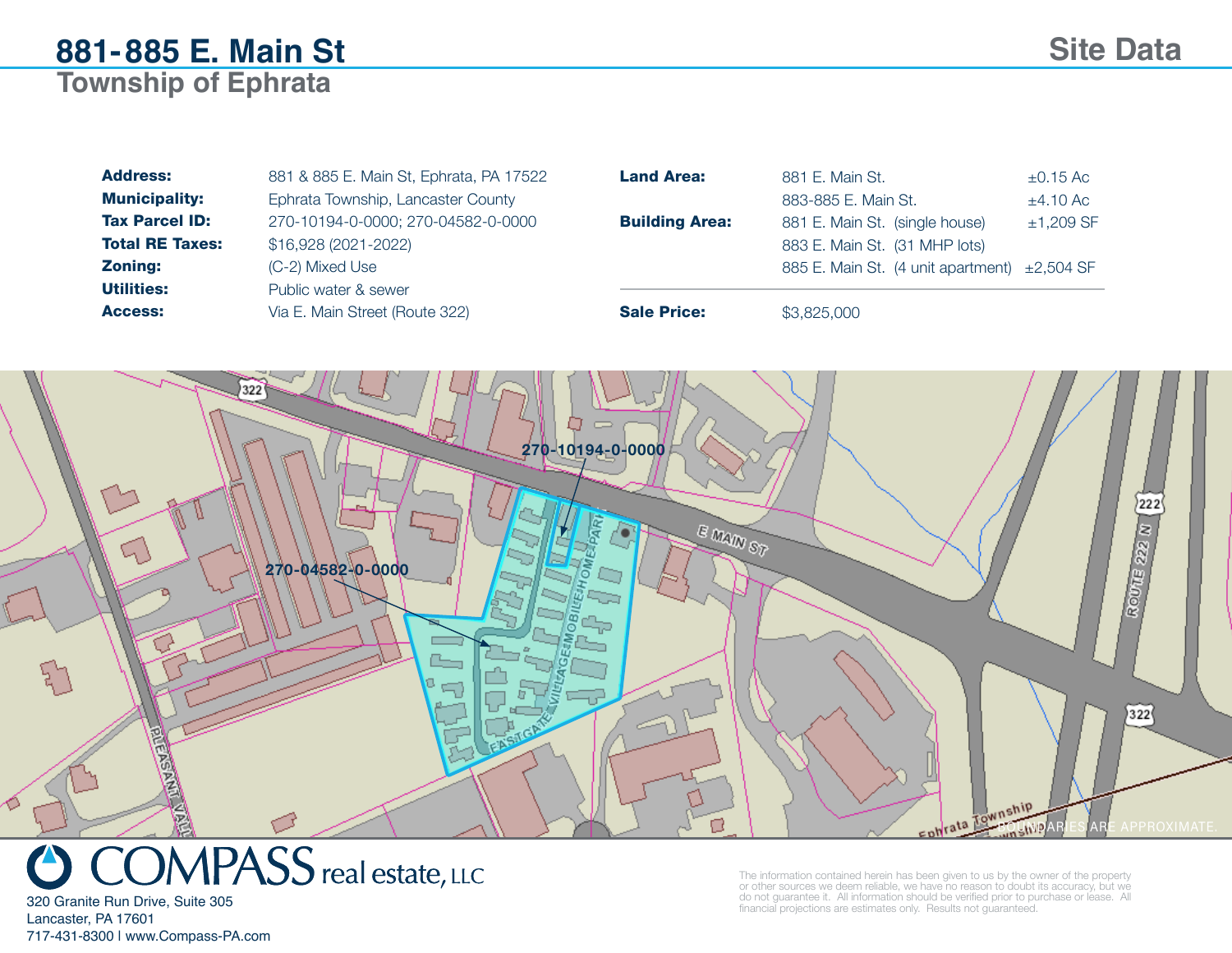

# $OMPASS$  real estate, LLC

320 Granite Run Drive, Suite 305 Lancaster, PA 17601 717-431-8300 | www.Compass-PA.com The information contained herein has been given to us by the owner of the property or other sources we deem reliable, we have no reason to doubt its accuracy, but we do not guarantee it. All information should be verified prior to purchase or lease. All financial projections are estimates only. Results not guaranteed.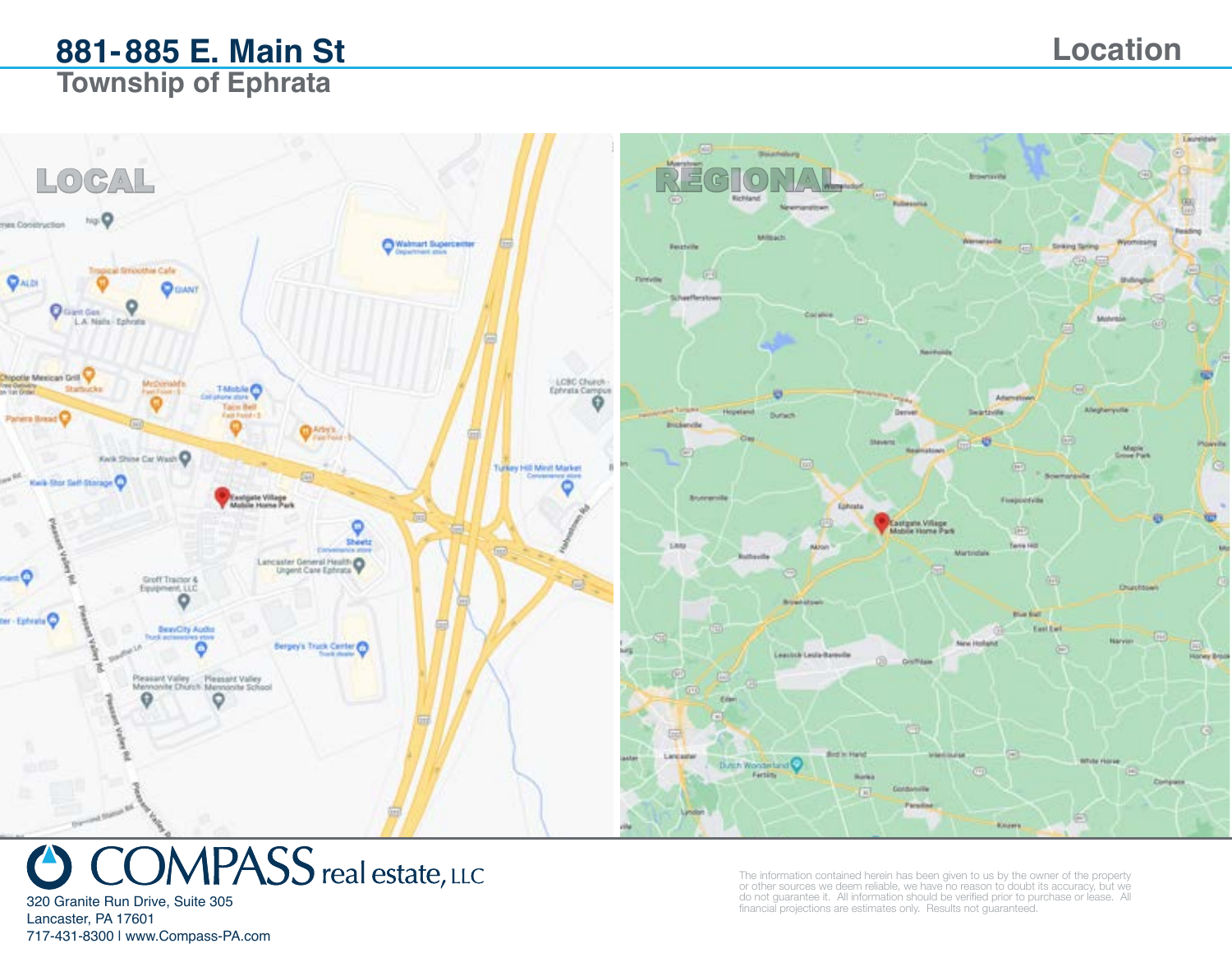# **881-885 E. Main St**

**Operating Expenses & Rent Roll**

| <b>Expenses</b>                    |              |
|------------------------------------|--------------|
| <b>Real Estate Taxes</b>           | \$<br>16,928 |
| Insurance                          | \$<br>3,996  |
| <b>Permits &amp; Fees</b>          | \$<br>155    |
| <b>Professional Fees</b>           | \$<br>2,450  |
| <b>Fees &amp; Penalties</b>        | \$<br>224    |
| <b>Property Management</b>         | \$<br>1,500  |
| <sup>1</sup> Repairs & Maintenance | \$<br>15,584 |
| <b>Snow Removal</b>                | \$<br>1,314  |
| <b>Miscellaneous Expense</b>       | \$<br>171    |
| Water                              | \$<br>55,928 |
| <b>Sewer</b>                       | \$<br>9,472  |
| Trash                              | \$<br>10,844 |
| Electric                           | \$<br>1,218  |
| Utilities - Other                  | 2,393        |
| <b>Total Expenses</b>              | 122,178      |

#### *Note:*

*1 Includes capital improvement - plumbing*

The information contained herein has been given to us by the owner of the property or other sources we deem reliable, we have no reason to doubt its accuracy, but we do not guarantee it. All information should be verified prior to purchase or lease. All financial projections are estimates only. Results not guaranteed.



320 Granite Run Drive, Suite 305 Lancaster, PA 17601 717-431-8300 | www.Compass-PA.com

| Tenant                | <b>Rent/Mo</b> | <b>Rent/Yr</b> | Ends             |
|-----------------------|----------------|----------------|------------------|
| <u>881 E. MAIN ST</u> | \$<br>1,060    | \$<br>12,720   | M <sub>2</sub> M |
| <b>883 E. MAIN ST</b> |                |                |                  |
| Lot $#1$              | \$<br>490      | \$<br>5,880    | M <sub>2</sub> M |
| Lot #2A               | \$<br>465      | \$<br>5,580    | M <sub>2</sub> M |
| Lot $#2B$             | \$<br>480      | \$<br>5,760    | M2M              |
| Lot $#2C$             | \$<br>480      | \$<br>5,760    | M <sub>2</sub> M |
| Lot #2D               | \$<br>465      | \$<br>5,580    | M2M              |
| Lot $#3$              | \$<br>465      | \$<br>5,580    | M2M              |
| Lot $#4$              | \$<br>465      | \$<br>5,580    | M2M              |
| Lot $#5$              | \$<br>480      | \$<br>5,760    | M2M              |
| Lot $#6$              | \$<br>470      | \$<br>5,640    | M2M              |
| Lot $#7$              | \$<br>465      | \$<br>5,580    | M2M              |
| Lot #8                | \$<br>415      | \$<br>4,980    | M <sub>2</sub> M |
| Lot $#9$              | \$<br>480      | \$<br>5,760    | M <sub>2</sub> M |
| Lot $#10$             | \$<br>465      | \$<br>5,580    | M2M              |
| Lot #11               | \$<br>465      | \$<br>5,580    | M <sub>2</sub> M |
| Lot $#12$             | \$<br>480      | \$<br>5,760    | M2M              |
| Lot #13               | \$<br>465      | \$<br>5,580    | M <sub>2</sub> M |
| <b>Lot #14A</b>       | \$<br>465      | \$<br>5,580    | M2M              |
| Lot $#14b$            | \$<br>465      | \$<br>5,580    | M <sub>2</sub> M |
| Lot #15               | \$<br>480      | \$<br>5,760    | M2M              |
| Lot #16               | \$<br>480      | \$<br>5,760    | M <sub>2</sub> M |
| Lot #17               | \$<br>480      | \$<br>5,760    | M <sub>2</sub> M |
| Lot #18               | \$<br>480      | \$<br>5,760    | M <sub>2</sub> M |
| Lot $#19$             | \$<br>465      | \$<br>5,580    | M2M              |
| Lot #20               | \$<br>465      | \$<br>5,580    | M2M              |
| Lot #21               | \$<br>465      | \$<br>5,580    | M2M              |
| Lot #22               | \$<br>465      | \$<br>5,580    | M2M              |
| Lot #23               | \$<br>465      | \$<br>5,580    | M2M              |
| Lot #24               | \$<br>475      | \$<br>5,700    | M <sub>2</sub> M |
| Lot #25               | \$<br>475      | \$<br>5,700    | M2M              |
| Lot #26               | \$<br>465      | \$<br>5,580    | M2M              |
| Lot #27               | \$<br>465      | \$<br>5,580    | M2M              |
| <b>SUBTOTAL</b>       | \$14,550       | \$174,600      |                  |
| <b>885 E. MAIN ST</b> |                |                |                  |
| Apt A                 | \$<br>675      | \$<br>8,100    | M2M              |
| Apt B                 | \$<br>780      | \$<br>9,360    | M2M              |
| AptC                  | \$<br>660      | \$<br>7,920    | M2M              |
| Apt D                 | \$<br>680      | \$<br>8,160    | M <sub>2</sub> M |
| <b>SUBTOTAL</b>       | \$<br>2,795    | \$<br>33,540   |                  |
| <b>TOTAL</b>          | 18,405         | 220,860        |                  |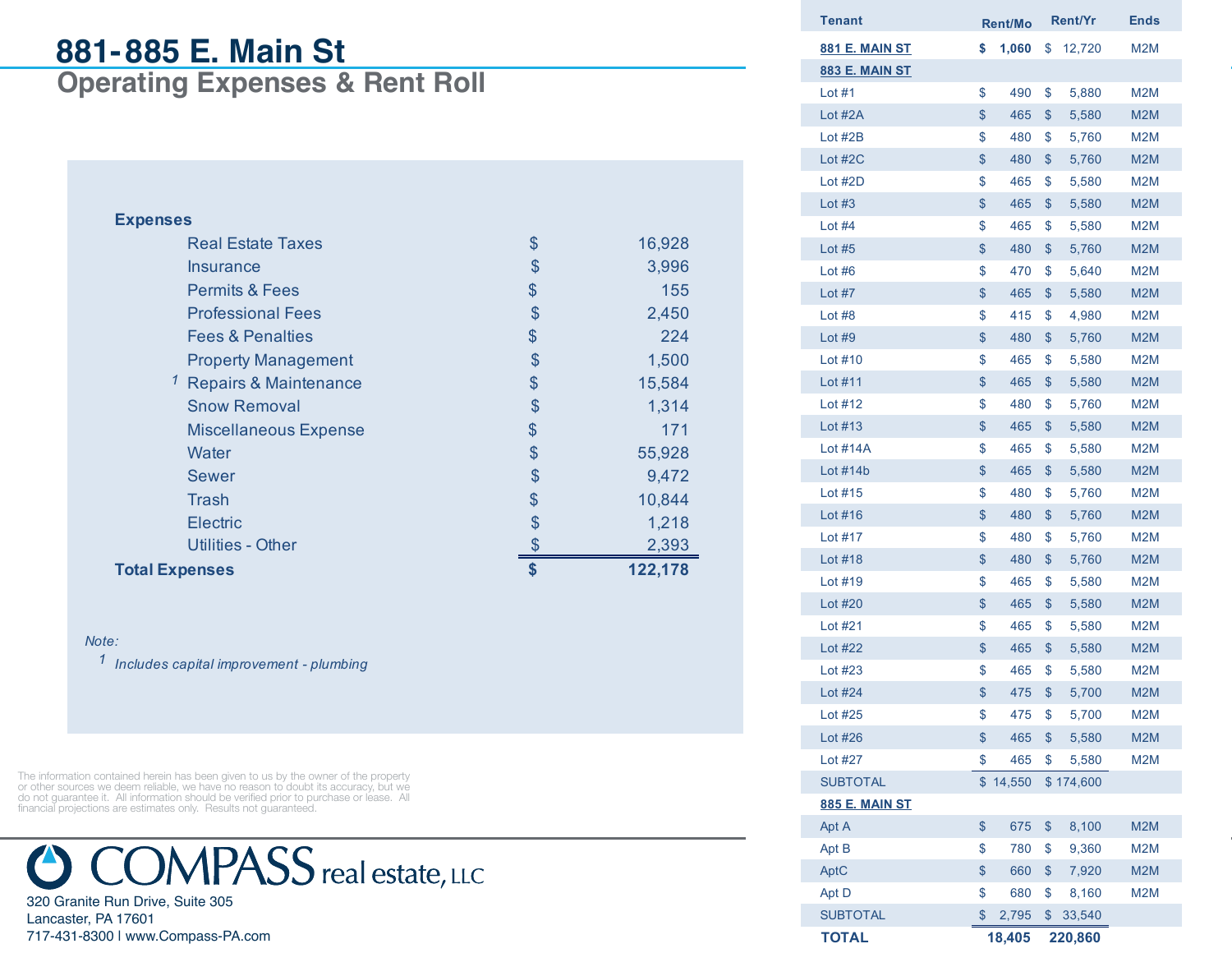#### **A. Specific Intent**

These districts are designed to permit a mix of residential and commercial uses to locate in anexisting older area already containing such a mix of uses.

#### **B. Uses and Structures**

- 1. Permitted including building that contain two (2) or more of the following permitted uses:
	- a. All those uses and structures listed as permitted by right and not by special exception in a Residential Low Density (RLD) District.
	- b. All those uses and structures listed as permitted by right and not by special exception in a Commercial (C) District.
	- c. Business conversions.
	- d. Home occupations and home businesses (see Section 632).
	- e. Agricultural production.
	- f. Accessory buildings, structures, and uses customarily incidental to the above uses when located on the same lot.
	- g. Accessory buildings and uses customarily incidental to Special Exception uses approved under 2. below.

#### 2. Special Exceptions

- a. Public and private schools (see Section 638).
- b. Commercial communications antennas (see Section 624).
- c. Cemeteries (see Section 618).
- d. Conversion apartments
- e. Other uses determined by the Zoning Hearing Board to be of the same general character as those listed above and which will not be detrimental to any permitted uses and structures.
- f. Shopping Centers (see Section 646)

#### **C. Lot, Yard and Height Requirements**

- 1. The lot, yard and height requirements for properties containing only residential dwellings shall comply with the requirements of Section 403.C.
- 2. The lot, yard and height requirements for properties containing commercial buildings shall comply with the requirements of Section 405.C.
- 3. If the property contains both a residential and a commercial building, then the more restrictive requirements shall apply.

#### **D. Parking and Loading Requirements**

Off-street parking and loading requirements shall be provided in accordance with Section 508 of this Ordinance.

#### **E. Signs**

Lancaster, PA 17601

717-431-8300 | www.Compass-PA.com

All proposed signs shall conform to the requirements of Section 507 of this Ordinance.



The information contained herein has been given to us by the owner of the property or other sources we deem reliable, we have no reason to doubt its accuracy, but we do not guarantee it. All information should be verified prior to purchase or lease. All financial projections are estimates only. Results not guaranteed.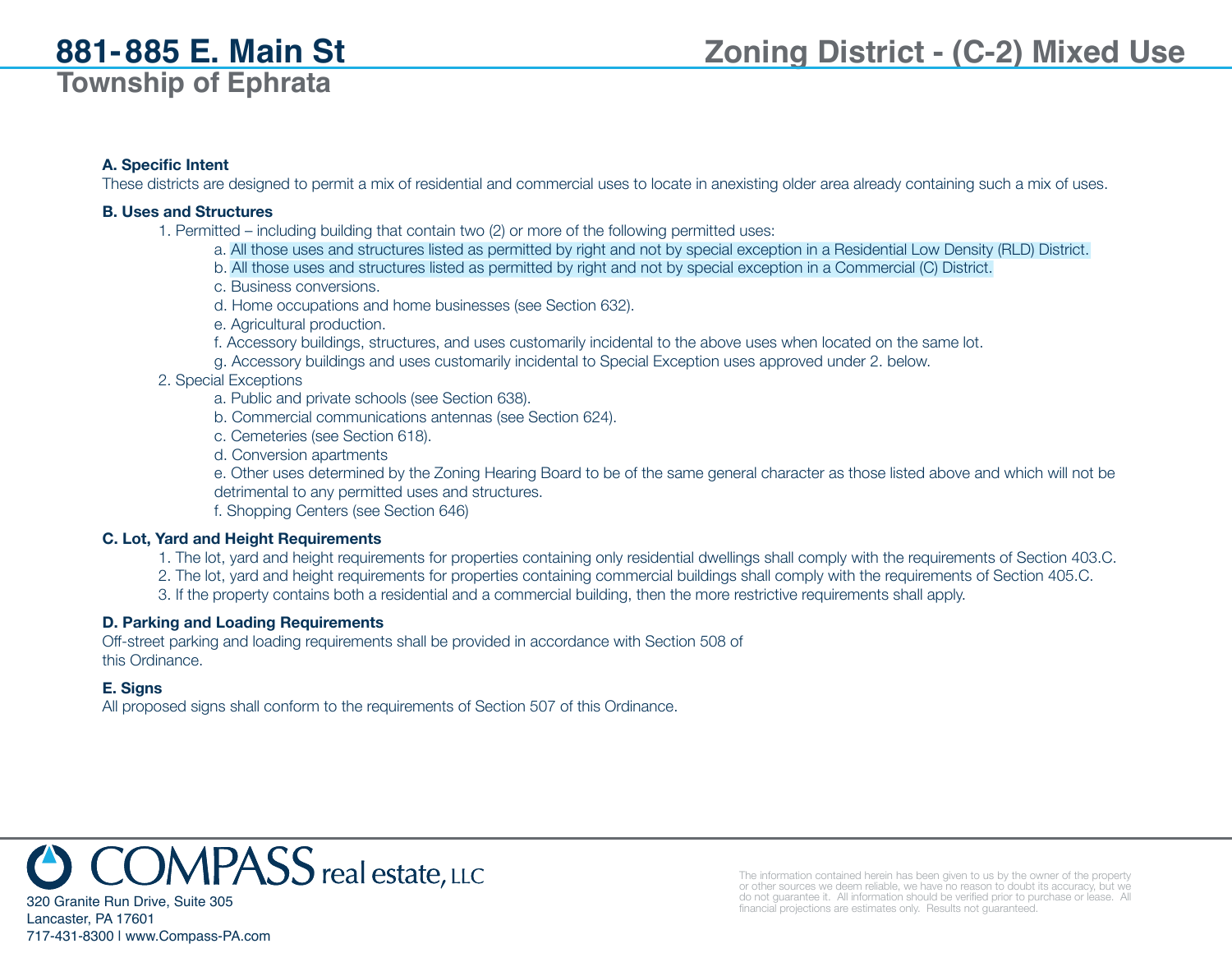# **Permitted Uses - (C) Commercial &**

# **(RLD) Residential Low Density**

#### **(C) Commercial District**

1. Permitted land and buildings in a C District may be used for the following purposes and not others:

a. Business, professional or governmental office or studio (see Section 637).

b. Banks, savings and loan associations, finance companies and similar types of businesses (see Section 637).

c. Personal and household service establishments such as, but not limited to, barber shops, beauty shops, laundromats, laundry and dry

cleaning shops, restaurants, tailor and seamstress shops, taverns, hotels, motels, and other places of lodging.

d. Offices of plumbers, masons, carpenters, heating contractors and similar personnel.

e. Retail business establishments for the sale of goods such as, but not limited to, antiques, appliances, audio/video, beverages, bicycles, books, clothing, confections, drugs, dry goods, flowers, food, furniture, gifts, hardware, jewelry, liquor, machinery, motorcycles, newspapers, notions, office equipment, paint, personal and household supplies, photographic supplies, sporting goods, stationery and tobacco (Section 637). f. Shops for the repair of goods permitted to be sold by letter e above. All activities shall be performed and all parts stored within the building or screened from view so as not to be visible from public streets or adjacent properties.

g. Motor vehicular and mobile home/modular dwelling sales agency (see Section 637).

h. Wholesaling businesses.

i. Automobile/truck service and repair facilities (see Section 612).

j. Automobile filling stations (see Section 611).

k. Essential services buildings and structures (see Section 627).

l. Churches and related uses (see Section 619).

m. Existing agricultural operations.

n. Veterinary offices or animal hospitals (see Section 609).

o. Farm Equipment Sales and Service (see Section 629).

p. Customary accessory uses and buildings incidental to the above permitted uses.

#### **(RLD) Residential Low Density District**

1. Permitted Uses by Right:

a. Single-family detached dwellings.

b. Essential services buildings and structures (see Section 627).

c. New agricultural operations.

d. Customary accessory uses and buildings incidental to the above permitted uses.

e. Accessory buildings and uses customarily incidental to Special Exception uses.

f. Home occupations (see Section 632).

 $\mathcal{D} \mathsf{MPASS}\xspace$ real estate, LLC

320 Granite Run Drive, Suite 305 Lancaster, PA 17601 717-431-8300 | www.Compass-PA.com The information contained herein has been given to us by the owner of the property or other sources we deem reliable, we have no reason to doubt its accuracy, but we do not guarantee it. All information should be verified prior to purchase or lease. All financial projections are estimates only. Results not guaranteed.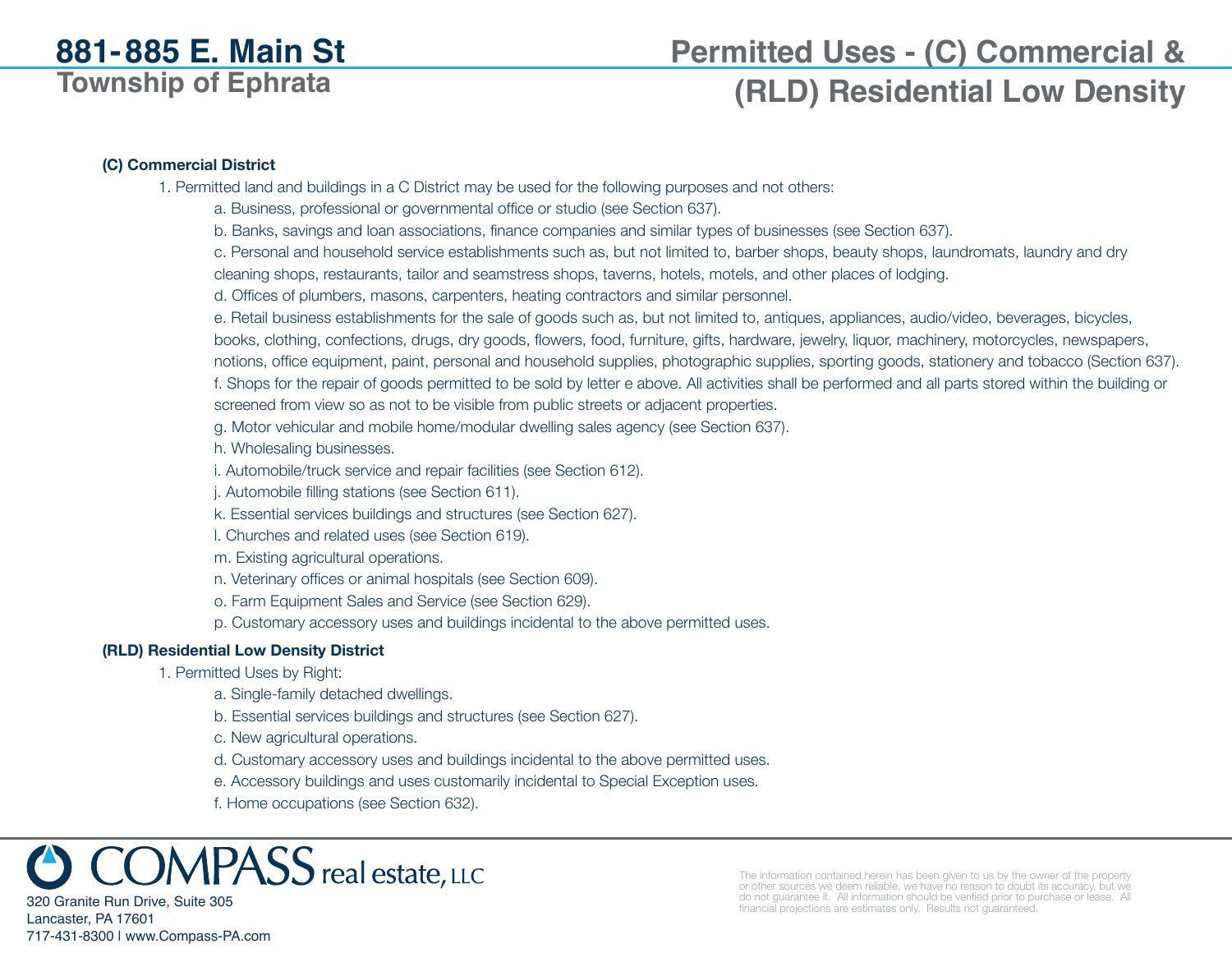



Households <sup>635</sup> <sup>679</sup> <sup>701</sup>

Census 2010 2021 2026





#### 2021-2026 Annual Growth Rate







320 Granite Run Drive, Suite 305 Lancaster, PA 17601 717-431-8300 | www.Compass-PA.com The information contained herein has been given to us by the owner of the property or other sources we deem reliable, we have no reason to doubt its accuracy, but we do not guarantee it. All information should be verified prior to purchase or lease. All financial projections are estimates only. Results not guaranteed.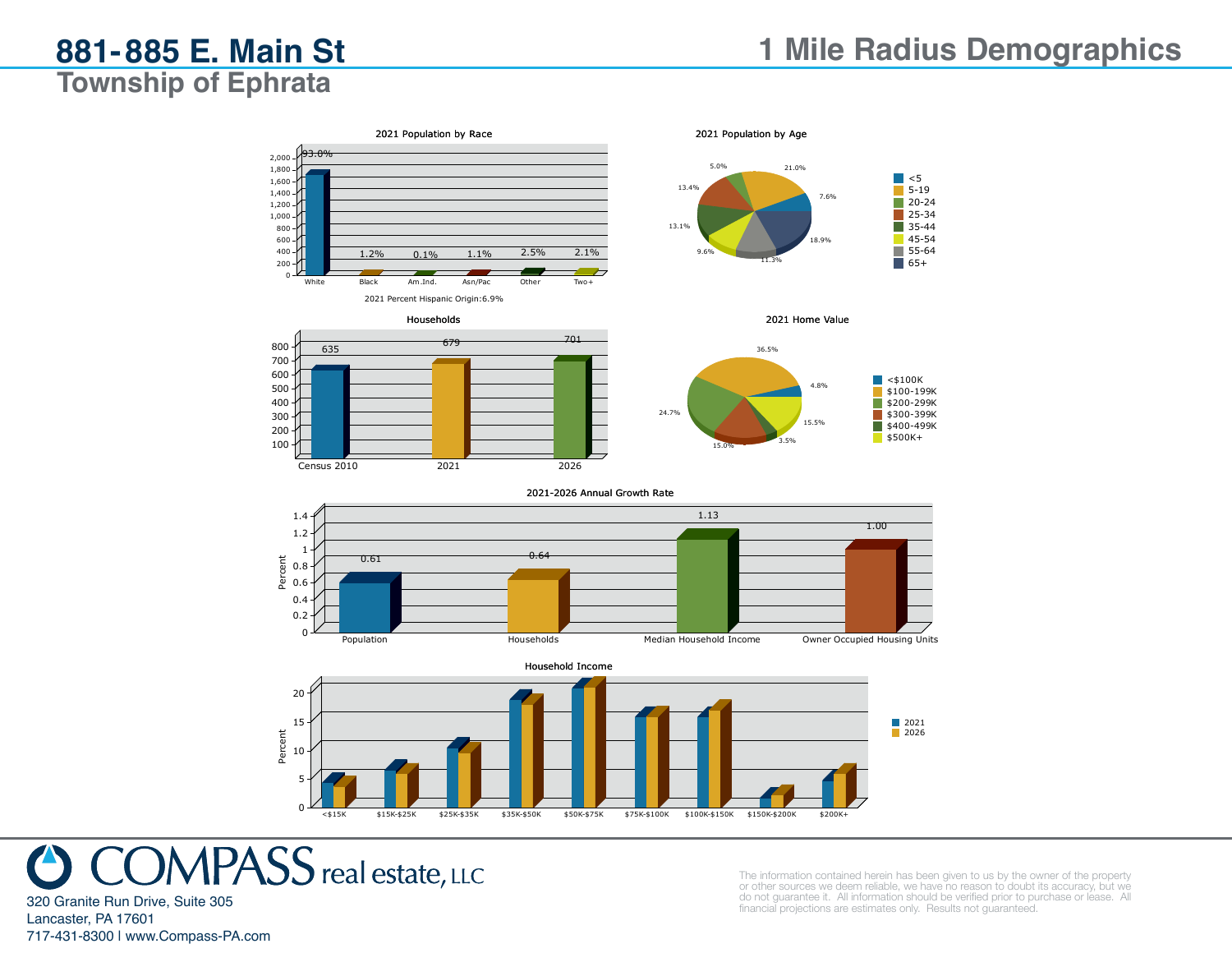

0 <del>× 15K \$15K-\$25K</del> \$25K-\$35K \$35K-\$50K \$50K-\$75K \$75K-\$100K \$100K-\$150K \$200K+ \$200K+<br>- 150K-\$200K \$200K+ \$25K-\$35K \$35K-\$50K \$50K-\$75K \$75K-\$100K \$100K-\$150K \$200K \$200K+

 $MPASS$  real estate, LLC

The information contained herein has been given to us by the owner of the property or other sources we deem reliable, we have no reason to doubt its accuracy, but we do not guarantee it. All information should be verified prior to purchase or lease. All financial projections are estimates only. Results not guaranteed.

Lancaster, PA 17601 717-431-8300 | www.Compass-PA.com

320 Granite Run Drive, Suite 305